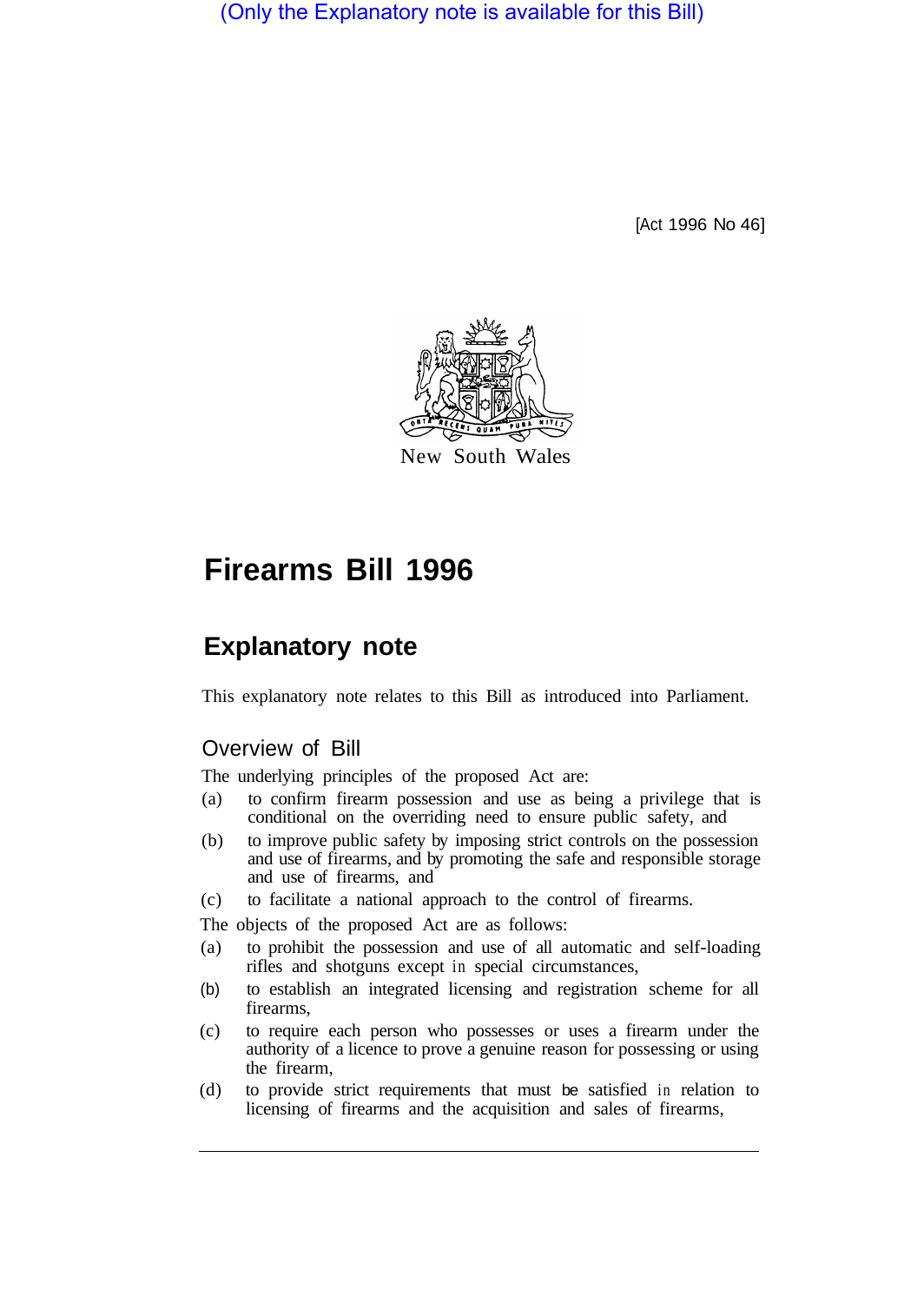Explanatory note

- (e) to ensure that firearms are stored and conveyed in a safe and secure manner,
- (f) to provide for compensation in respect of, and an amnesty period to enable the surrender of, certain prohibited firearms.

This Bill replaces the *Firearms Act 1989* with a legislative scheme that gives effect to the resolutions of the Australasian Police Ministers' Council of 10 May 1996 concerning firearms prohibition, regulation and control. For example, the Bill implements APMC resolution 1 (b) banning prohibited firearms for the purposes of competitive shooting. While giving effect to those resolutions, this Bill maintains the existing New South Wales law in such cases where it applies a stricter standard than that required by the Ministers' resolutions.

One particular aspect of this Bill is to bring those firearms that are presently listed as prohibited weapons under the *Prohibited Weapons Act 1989* (eg machine guns and military style semi-automatic rifles) under the regime of the proposed Act. The new list of prohibited firearms in the proposed Act will include all self-loading (ie rapid fire or semi-automatic) rimfire and centre-fire rifles and shotguns (regardless of their calibre or design).

A number of provisions contain bracketed notes in headings, drawing attention ("cf") to equivalent or comparable (though not necessarily identical) provisions of the *Firearms Act 1989* ("1989 Act"), the *Firearms Regulation 1990* ("1990 Reg") and the *Prohibited Weapons Act 1989* ("PW Act"), and to the resolutions of the Australasian Police Ministers' Council of 10 May 1996 concerning national firearms prohibition, regulation and control ("APMC resolutions"). The information is a guide only and does not purport to provide a comprehensive comparison with the existing law.

# Outline of provisions

#### **Part 1 Preliminary**

Part 1 **(clauses 1-6):** 

- specifies the name (also called the short title) of the proposed Act
- provides for the commencement of the proposed Act on a day or days to be proclaimed
- sets out the principles and objects of the proposed Act (as stated in the above overview)
- defines certain words and expressions used in the proposed Act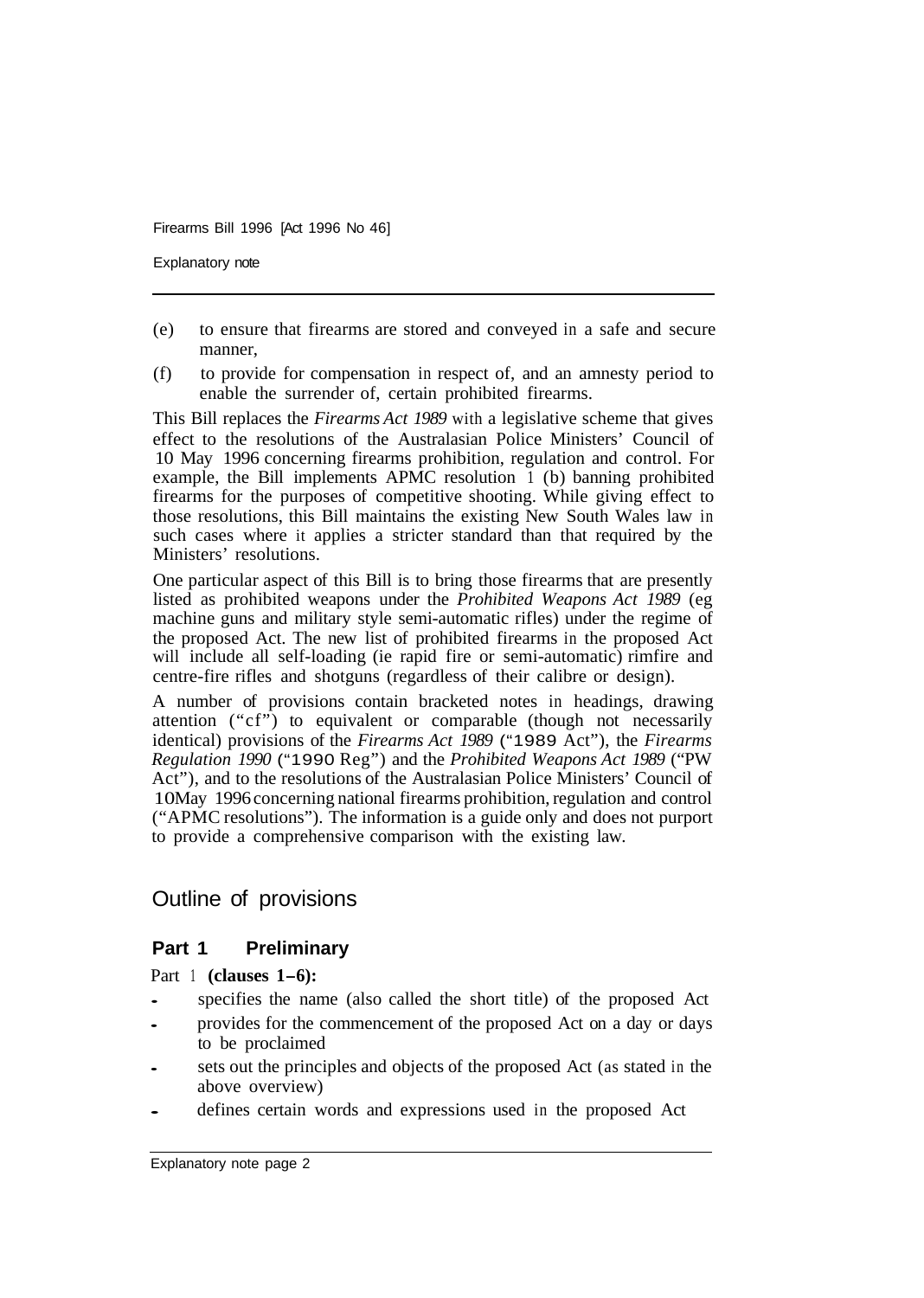Explanatory note

- enables the list of prohibited firearms in Schedule 1 to be added to by the regulations
- provides that the proposed Act will bind the Crown (but will not apply to police officers, prison officers, military personnel and certain other categories of persons while acting in the ordinary course of their duties).

The term *firearm* is widely defined. It means a gun, or other weapon, that is capable of propelling a projectile by means of an explosive (and it includes air guns and blank fire firearms). The term *Commissioner* refers to the Commissioner of Police who will be the licensing authority under the proposed Act.

#### **Part 2 Licences and permits**

Part 2 **(clauses 7-32)** establishes a licensing and permit scheme that requires any person who uses or possesses a firearm to be authorised by a licence or permit under the proposed Act.

**Clause 8** sets out the new licence categories, and specifies the kinds of firearms to which each licence category applies and the authority that the licence confers. The headings to licence categories C and D are descriptive only and follow the APMC resolutions. The firearms referred to in licence category C will be restricted to primary producers, and those referred to in licence category D will be restricted to professional contract shooters and government authorised shooters engaged in controlling feral animals.

**Clause 9** provides that the authority conferred by a licence to possess a firearm extends to such things as taking it to a licensed firearms dealer to have it repaired, and provides limits on what a licence can authorise (eg you cannot possess a prohibited firearm for the purposes of a firearms collection). **Clause 10** specifies the eligibility criteria for applicants (eg must be over IS), and **clause 11** specifies mandatory and discretionary grounds for refusing to issue licences (eg the applicant must be a fit and proper person and not be subject to an apprehended violence order). **Clause 12** requires an applicant to state and prove a genuine reason for having a firearm before a licence can be issued, and **clauses 13-17** require a special need to be proven in the case of the more high powered firearms, self-loading firearms (as restricted to primary producers and professional contract shooters) and pistols.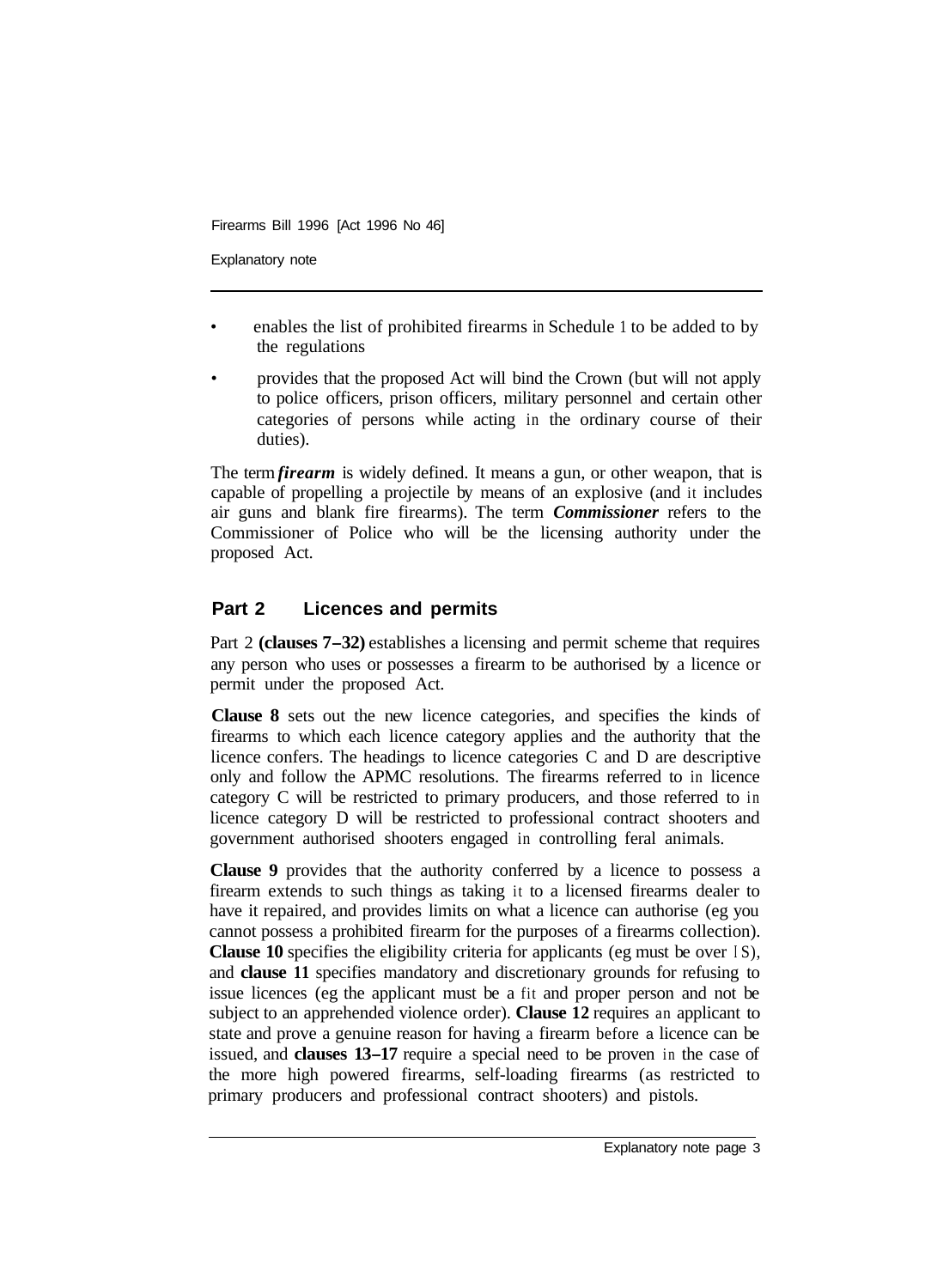Explanatory note

**Clauses 18-27** deal with other licensing matters such as the form of a licence (it is envisaged that a licence can be in both a photo-card form and a more detailed paper form), the conditions to which a licence is subject, how long licences are in force (5 years, or less if prescribed by the regulations), the grounds for suspending or revoking a licence, the surrendering of firearms if the licence is suspended or revoked, and the recognition of interstate licensees for limited purposes such as shooting competitions.

**Clauses 28-32** deal with the issuing of permits, for example, permits that authorise persons to acquire firearms (suck a permit is required if you want to purchase a firearm), that authorise minors to possess or use firearms under supervision (for training or target shooting purposes), and that authorise the possession or use of firearms in circumstances prescribed by the regulations. The eligibility criteria for permits are similar to the criteria applying to licences, and permits can be revoked for the same reasons for which a licence can be revoked.

#### **Part 3 Registration of firearms**

Part 3 **(clauses 33-38)** provides a registration scheme for all firearms that will be integrated with the proposed licensing and permit scheme. A Register of Firearms is to be maintained and it is to contain particulars of each registered firearm and the person in whose name it is registered, along with particulars of the person's licence or permit. The Register is to be linked to interstate firearms registers. The registration scheme provides for the Commissioner to issue a notice of registration to the person in whose name the firearm is registered, and for cancellation of registration on certain grounds. It will be an offence to sell, purchase, possess or use an unregistered firearm.

#### **Part 4 Safe keeping of firearms**

Part 4 **(clauses 39-42)** provides that reasonable precautions must be taken to ensure the safe keeping of firearms. Specific requirements are provided in respect of the different licence categories (eg prohibited firearms and pistols must be stored in steel safes when not being used). Non-compliance with the safe keeping requirements can result in the seizure of the firearms concerned by the police.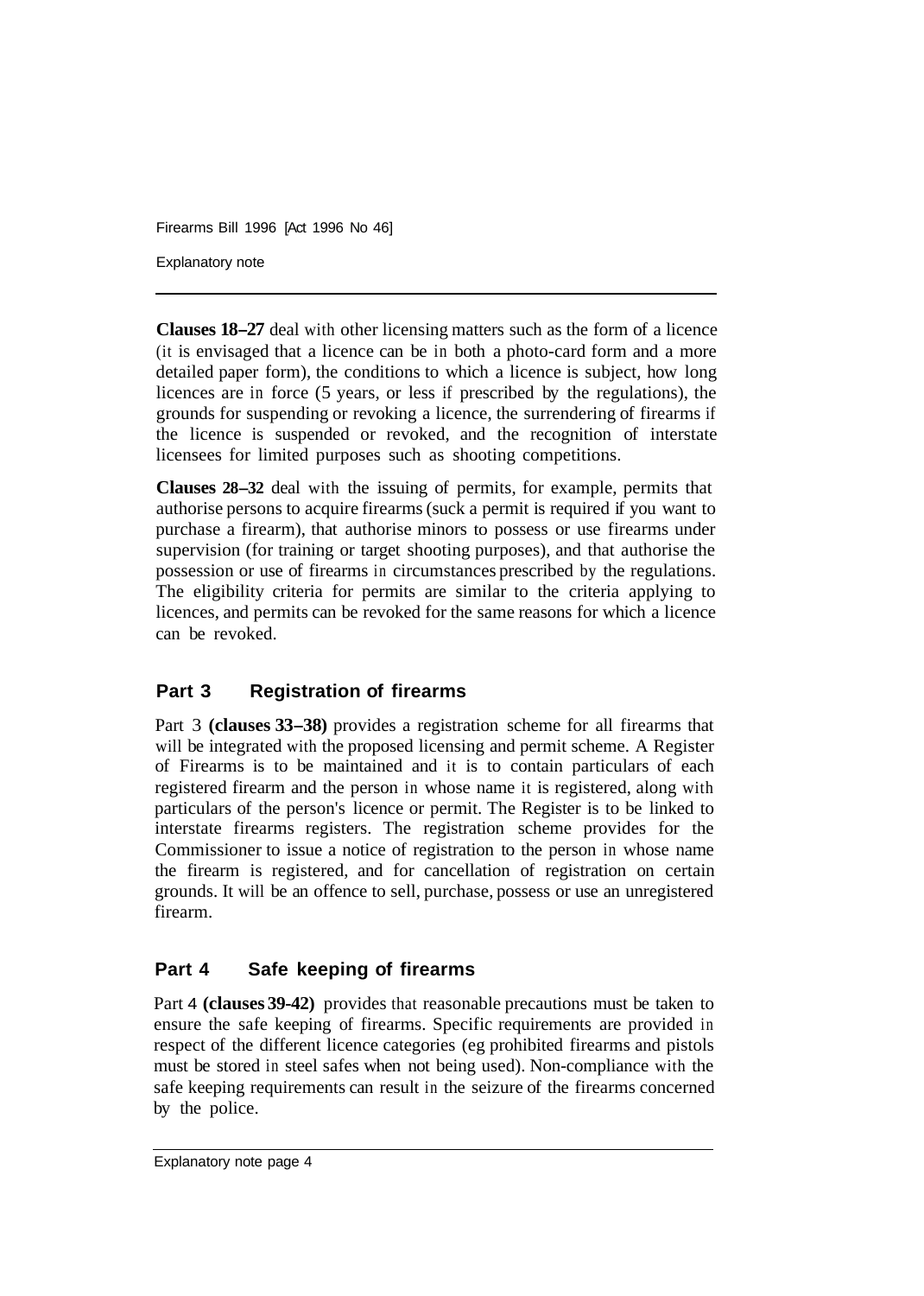Explanatory note

#### **Part 5 Firearms dealers**

Part 5 **(clauses 43–49)** requires firearms dealers who carry on a business to be licensed, and provides that dealers can only sell firearms to persons who are authorised to have a firearm. Firearms dealers will be required to keep records of all their firearms transactions and dealings, and these records are to be sent to the Commissioner so that the Register of Firearms can be updated. They are also required to provide quarterly returns and comply with a number of other requirements that are designed to ensure the security and responsible safe keeping of firearms. Licensed firearms dealers are authorised to purchase firearms from interstate dealers.

#### **Part 6 Miscellaneous offences**

Part 6 **(clauses 50–72)** contains a number of firearms related offences, most of which are taken from the *Firearms Act 1989* and the regulations under that Act. The offence provisions are summarised as follows:

- **e clause 50** prohibits a person from buying a firearm without a licence to possess it and a permit to acquire it
- **e clause 51** in effect prohibits the selling and buying of firearms privately (ie you can only buy or sell a firearm through a dealer, or if the sale is witnessed by a police officer in circumstances where a dealer is not reasonably available)
- **e clause 52** prohibits the sending or receiving of firearms in New South Wales through the mail
- **e clause 53** allows only licensed firearms dealers to send firearms interstate through the mail and only if sent to other licensed firearms dealers
- **e clause 54** allows only licensed firearms dealers to advertise firearms for sale
- **e clause 55** requires firearms to be delivered in person only
- **e clause 56** prevents firearms being transported with ammunition
- **e clause 57** restricts the transporting of prohibited firearms and pistols
- **e clause 58** prohibits the possession of spare barrels without authority
- **e clause 59** provides for the on-the-spot inspection of firearms by the police
- **e clause 60** requires unauthorised persons to surrender firearms that come into their possession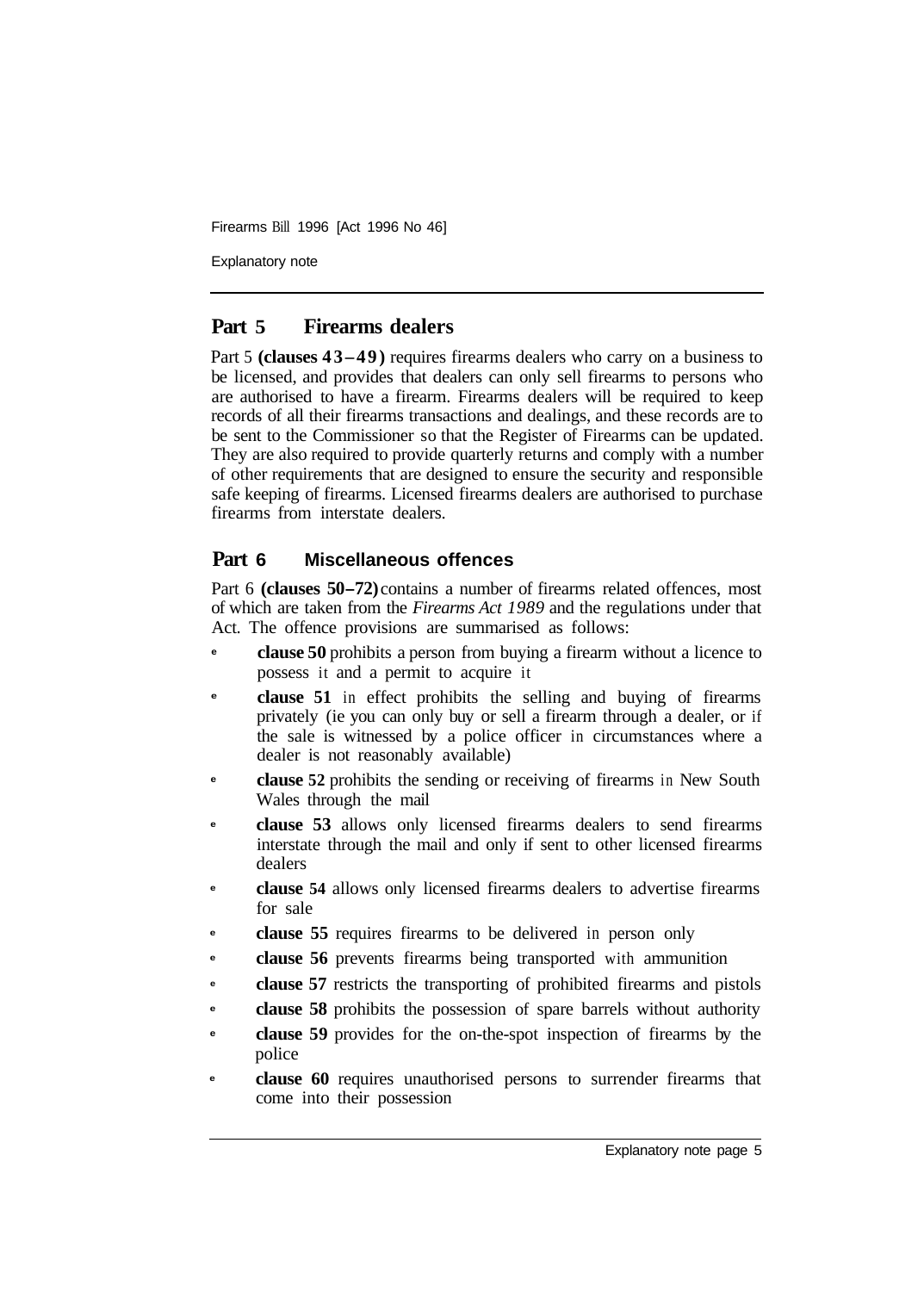Explanatory note

- **clause 61** prohibits the sale of unsafe firearms and allows the police to seize unsafe firearms
- **clause 62** prohibits the shortening of firearms (eg sawn off shotguns)
- **clause 63** prohibits the conversion of a firearm into a pistol or so as to turn a prohibited firearm into a non-prohibited firearm
- **clause 64** prohibits the handling of firearms when under the influence of alcohol or other drugs
- **clause 65** regulates the sale, purchase and possession of ammunition
- **clause 66** prohibits the altering. of serial numbers and other identification marks on firearms
- **clause 67** prohibits the pawning of firearms, firearm parts or ammunition
- **clause 68** requires licensees and permit holders to produce their licences or permits when requested by a police officer
- **clause 69** requires licensees and permit holders to notify the Commissioner if they change their address
- **clause 70** prohibits the making of false or misleading applications for licences or permits
- **clause 71** prohibits the misuse of licences and permits
- **clause 72** deals with altering or falsifying records required to be kept under the proposed Act.

# **Part** *7* **Firearms prohibition orders**

Part 7 **(clauses 73 and 74)** allows the Commissioner to make an order prohibiting a person from possessing firearms if it is not in the public interest for the person to have firearms. It is an offence to possess a firearm in contravention of such an order, and it is also an offence to sell or transfer a firearm to another person knowing that the other person is subject to a firearms prohibition order.

# **Part** *8* **Appeals**

Part 8 **(clauses 75-77)** provides for appeals to a Local Court about licensing, permit and registration decisions by the Commissioner. An appeal is to be dealt with by way of a new hearing and the Local Court is not to be bound by the rules of evidence.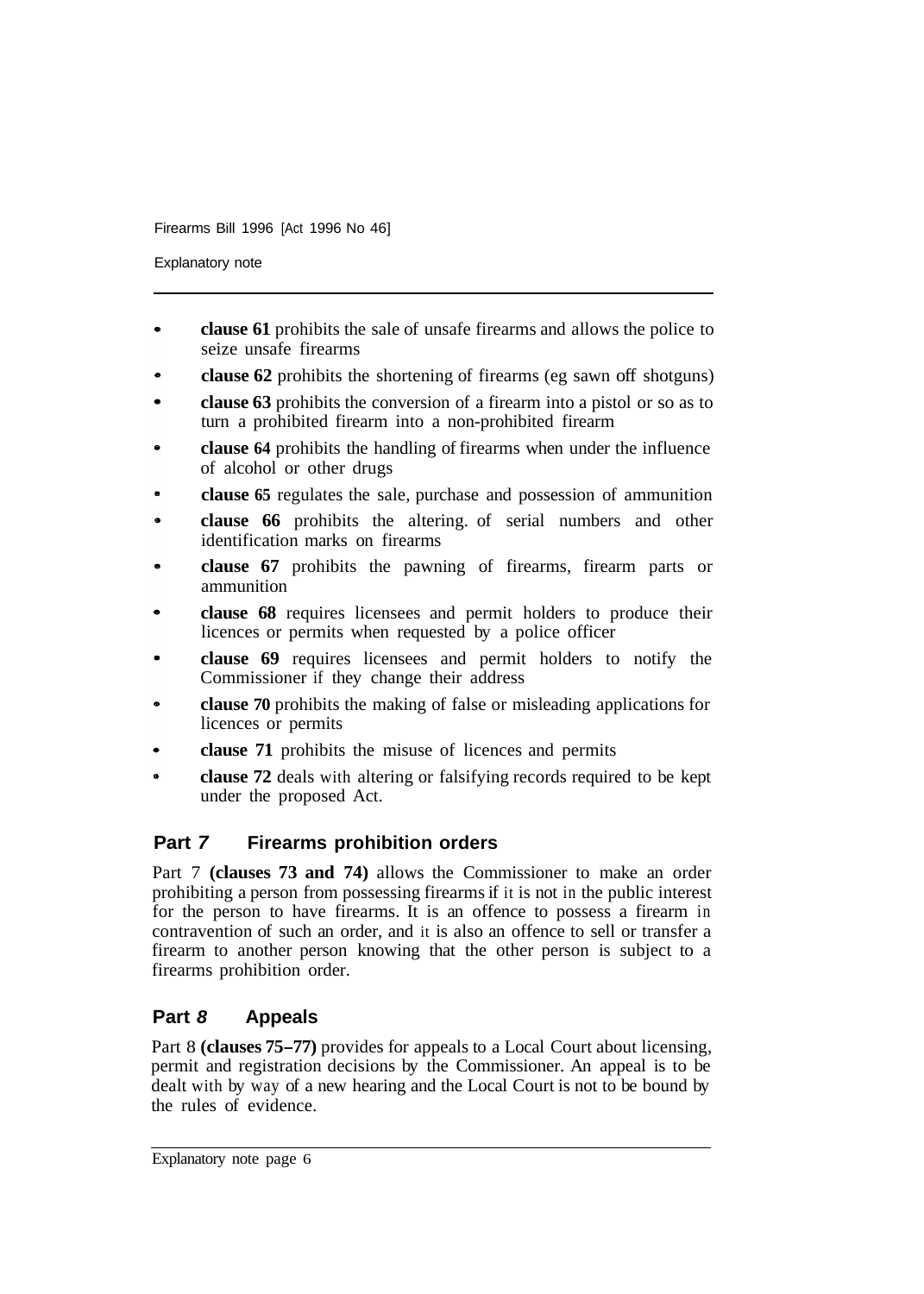Explanatory note

#### **Part 9 Miscellaneous provisions**

**Clause 78** provides for compensation to be paid for surrendered self-loading rifles and shotguns. These guns will be classified as prohibited firearms under the proposed Act and only limited classes of people will be able to possess or use them lawfully. Consequently, the compensation provision is designed to be an incentive for these guns to be surrendered to the police.

The money for surrendered guns will be supplied by the Commonwealth through the Medicare levy. The Commonwealth has introduced legislation (the *Medicare Levy Amendment Bill 1996* and the *Income Tax Assessment Amendment Bill 1996)* in order to raise the necessary funds.

Part 9 also contains provisions **(clauses 79-87)** that:

- enable medical practitioners to disclose opinions about patients who are not suitable to have firearms
- deal with the disposal of surrendered or seized firearms
- enable the Commissioner to delegate functions to police officers and other authorised persons
- provide for parents to be also liable for offences committed by children under 18
- deal with machinery matters such as offences committed by corporations, how proceedings for offences are to be dealt with, when an information for an offence must be laid, service of notices by post, and certain certificate evidence being admissible in proceedings.

The rest of Part 9 **(clauses 88-92)** contains machinery provisions that enable the Governor to make regulations for the purposes of the proposed Act, repeal the *Firearms Act 1989* and the regulations under that Act, give effect to Schedule 2 (Amendment of other Acts) and Schedule 3 (Savings and transitional provisions) and provide for the proposed Act to be reviewed by the Minister after 3 years.

**Schedule 1** lists the firearms that are prohibited firearms for the purposes of the proposed Act. The list includes machine guns (these are currently prohibited weapons under the *Prohibited Weapons Act 1989)* and all self-loading (ie semi-automatic or rapid fire) rifles and shotguns (regardless of whether they are military style and regardless of their calibre and magazine capacity).